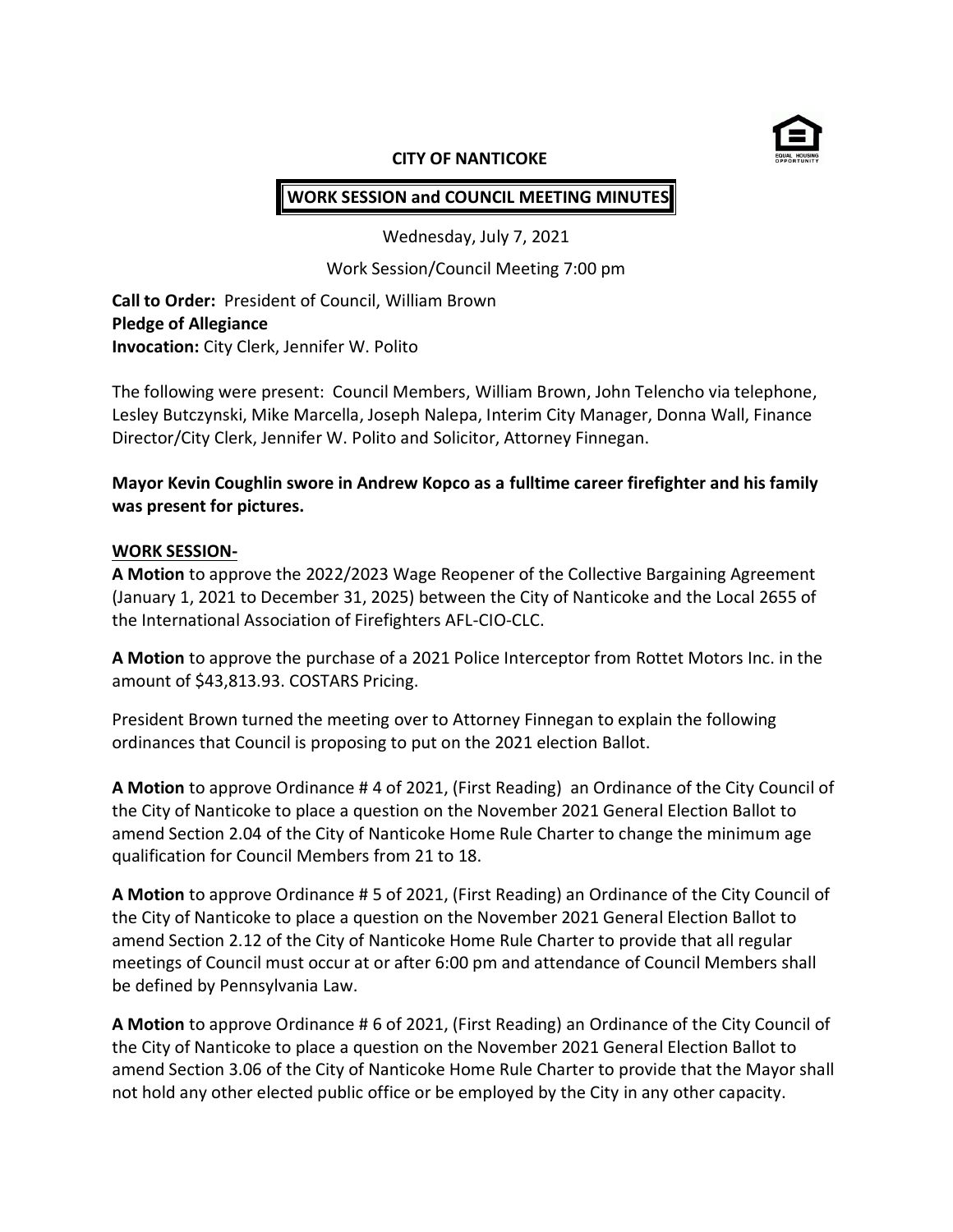**A Motion** to approve Ordinance # 7 of 2021, (First Reading) an Ordinance of the City Council of the City of Nanticoke to place a question on the November 2021 General Election Ballot to amend Section 4.02.A of the City of Nanticoke Home Rule Charter to provide an alternative to Manager education and experience requirments of 10 years experience with Associate's Degree.

# **Administrative Updates-**

**-Mayor Kevin Coughlin** executed Executive Order # 17 of 2021 on June 29, 2021, pursuant to Article III of the City Home Rule Charter, to hire Andrew Kopco as a full time Career Fireman.

**Mayor Kevin Coughlin** executed Executive Order # 18 of 2021 on July 1, 2021, terminating the Declaration of Emergency relative to the Coronvirus Pandemic effective immediately.

**Donna Wall** updated Council and residents on the following:

- Donna stated that the City received the first half of the American Rescue Plan grant in the amount of \$539,674.46. Donna stated that Mayor and Council will review the guidelines and they will decide how to spend down on the grant. If anyone wants to see the guidelines they can come see Donna Wall for a copy.
- WVSA has replaced 3 catch basins, cleaned out 3 tons of debris from storm drains and swept 18.5 tons of debris off the City's streets this year. WVSA is planning to sweep more streets but have not disclosed which ones as of yet. Once we know, we will post the streets on the website and Facebook page.
- Donna updated Mr. Ron Knapp on the sidewalk on W. Main Street that he brought to Council's attention at the last meeting and stated that the Mayor looked at the sidewalk and has the same concerns for public safety. Donna said Rick Josefowicz has contacted PennDot and the Contractor and they stated they will fix the issue.

**A Motion** was made by Councilmember Butczynski seconded by Councilmember Telencho to adjourn the work session. Motion carried unanimously.

# **REGULAR MEETING** Comments from the Public agenda items only.

**Mr. Ron Knapp** thanked Attorney Finnegan for his explanations of the Ordinances. Mr. Knapp commented that he knows these changes will allow for better educated and qualified candidates for the positions of Manager in the future. Mr. Knapp asked if this change is being considered to allow for Donna Wall to be the full-time Manager versus an Interim. Attorney Finnegan stated that Donna is a full-time Manager and he explained that changing this part of the Charter would benefit the City by expanding the pool of candidates to include those who might have substantial municipal related experience but not have a higher education degree. Mr. Knapp expressed the view that lowering the age requirement to 18 years of age to sit on Council is too low, people can't even buy beer at 18. President Brown stated that Council felt if a candidate can vote, they can sit on Council.

**Mr. Hank Marks** asked Council if the new Firemen replaces a Fireman and President Brown said yes. Fire Chief Mark Boncal stated Andrew replaces him in light of his promotion to Chief. Mr. Marks then compared Newport Township's budget, square miles of the township and the number of firefighters to the City and asked why they can operate for less than us if they have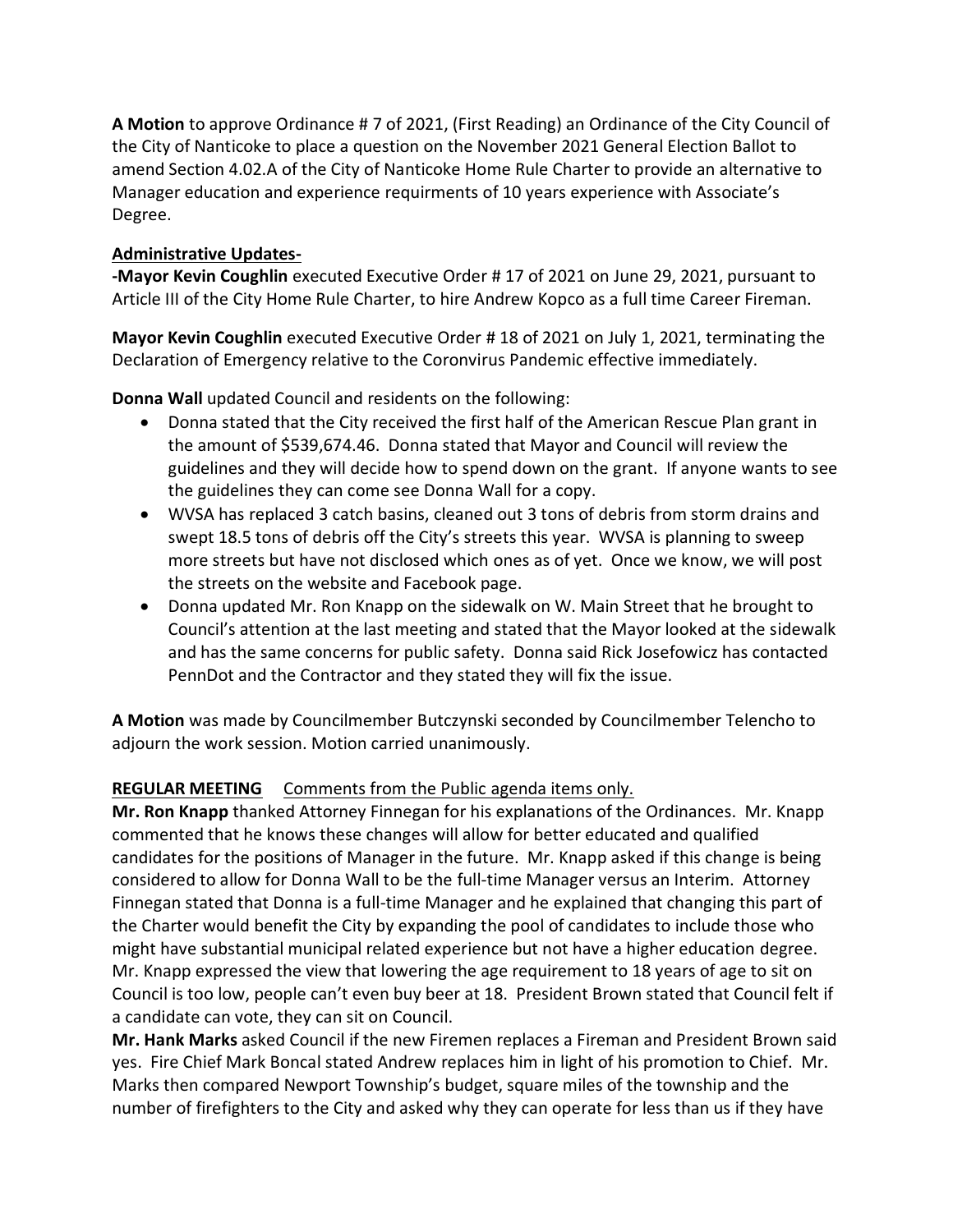more square miles to cover. President Brown stated we are a Third-Class City. Mr. Marks agrees with all of the items on the agenda except for the age requirement to be lowered to 18 from 21. He stated the Charter was made to allow for high increases in taxes and it is a slap in the face to the Taxpayers.

**Mr. Ron Knapp** asked to make one more comment regarding these ordinances of such importance by asking if they were published in both papers. Attorney Finnegan stated no because only one advertisement is legally required and because we are trying to save money. Donna stated if Council approves any of these ordinances, there will be public relations to explain these issues further with the residents. Attorney Finnegan further stated that if these ordinances are passed and added to the election ballot, there are additional advertising requirements to inform the voters of the proposed changes.

#### **Old Business**

**None**

# **New Business**

**A Motion** to approve the June 16, 2021 minutes was made by Councilmember Nalepa seconded by Councilmember Telencho.

Motion carried unanimously.

**A Motion** to approve the payment of the bills in the amount of \$439,122.86 (Payroll(s) \$214,626.27 and Payables \$224,496.59) was made by Councilmember Marcella seconded by Councilmember Butczynski.

Motion carried unanimously.

**A Motion** to approve the 2022/2023 Wage Reopener of the Collective Bargaining Agreement (January 1, 2021 to December 31, 2025) between the City of Nanticoke and the Local 2655 of the International Association of Firefighters AFL-CIO-CLC was made by Councilmember Telencho seconded by Councilmember Butczynski.

Motion carried unanimously.

**A Motion** to approve the purchase of a 2021 Police Interceptor from Rottet Motors Inc. in the amount of \$43,813.93. COSTARS Pricing was made by Councilmember Marcella seconded by Councilmember Nalepa.

Motion carried unanimously.

**A Motion** to approve Ordinance # 4 of 2021, (First Reading) an Ordinance of the City Council of the City of Nanticoke to place a question on the November 2021 General Election Ballot to amend Section 2.04 of the City of Nanticoke Home Rule Charter to change the minimum age qualification for Council Members from 21 to 18 was made by Councilmember Telencho seconded by Councilmember Butczynski.

Motion carried unanimously.

**A Motion** to approve Ordinance # 5 of 2021, (First Reading) an Ordinance of the City Council of the City of Nanticoke to place a question on the November 2021 General Election Ballot to amend Section 2.12 of the City of Nanticoke Home Rule Charter to provide that all regular meetings of Council must occur at or after 6:00 pm and attendance of Council Members shall be defined by Pennsylvania Law was made by Councilmember Butczynski seconded by Councilmember Marcella.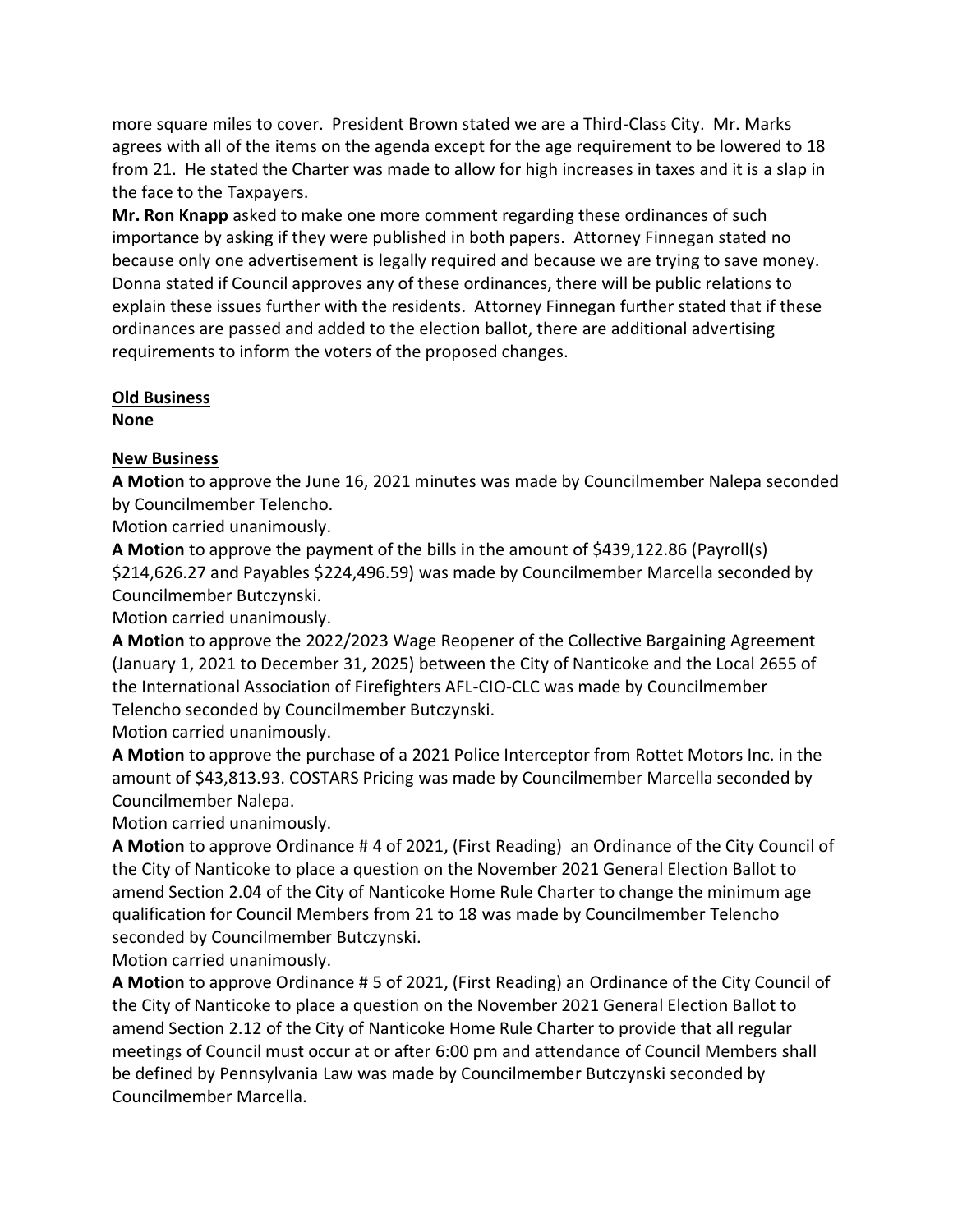Motion carried unanimously.

**A Motion** to approve Ordinance # 6 of 2021, (First Reading) an Ordinance of the City Council of the City of Nanticoke to place a question on the November 2021 General Election Ballot to amend Section 3.06 of the City of Nanticoke Home Rule Charter to provide that the Mayor shall not hold any other elected public office or be employed by the City in any other capacity was made by Councilmember Nalepa seconded by Councilmember Marcella. Motion carried unanimously.

**A Motion** to approve Ordinance # 7 of 2021, (First Reading) an Ordinance of the City Council of the City of Nanticoke to place a question on the November 2021 General Election Ballot to amend Section 4.02.A of the City of Nanticoke Home Rule Charter to provide an alternative to Manager education and experience requirments of 10 years experience with Associate's Degree was made by Councilmember Telencho seconded by Councilmember Marcella. Motion carried unanimously.

### **COMMENTS FROM THE PUBLIC –**

**Mr. Wolfe** of 1152 Hanover Street brought to Council's attention that the Contractor who worked on his section of his road incorrectly fixed the sidewalk leaving a gap which caused the sidewalk to lift and it is a trip hazzard. President Brown asked Mr. Wolfe if he addressed the issue with Donna and they replied yes. Rick Josefowicz stated the contractor said he did what the engineer proposed in the blueprints that the State approved. They are not responsible for making additional repairs that they were not paid for. The City Enginner and Dpw Foreman Rick Josefowicz have looked at the sidewalk and agree it needs to be fixed. Donna Wall stated a contractor will be in town to fix the sidewalk and the City will fix the grass on the tree lawn. President Bown stated we will try to resolve the issues with the sidewalk.

**Mr. Ron Knapp** stated that he received the information regarding the delinquent refuse accounts that he requested from Patty and asked are there any updates on how the City is going to recover this mony. Mr. Knapp believes that the delinquent accounts are the reason the Refuse fees have had to increase. Finance Director, Jennifer Polito corrected Mr. Knapp by stating the delinquent fees have nothing to do with the increase of fees. She stated it is soley because the price of the contract increase due to the increase in the landfill fees passed on to the garbage collectors. Vice President Telencho stated that as of June 2021, Patty recovered \$51,000.00 in past due fees. President Brown stated Patty will submitt an updated report for second meeting in July. Mr. Knapp asked why did the City only accept one Bid for the contract and Jennifer stated only one Refuse Company submitted a bid despite the fact that other companies attended the Bid Conference. Mr. Knapp asked for an update on the Villa and President Brown asked Vice President Telencho if he had any new updates on this property. Vice President Telencho stated that Sara Hailstone filed the paperwork with the wrong name of the entity. Sara is redoing the paperwork and it could take 45-60 days to reprocess the paperwork with the correct name. Vice President Telencho stated that the MA may have more updates at the July 26, 2021 meeting at 5:30 pm.

**Mr. Hank Marks** commented on the Refuse bids and said only one bid was submitted because there is collusion amongst the garbage companies. Mr. Marks ask if the sale of the Villa went through and Vice President Telencho said yes. Mr. Marks asked why is the MA wasting one of their grants to demolish it; shouldn't the developer apply for a grant? The developer did apply